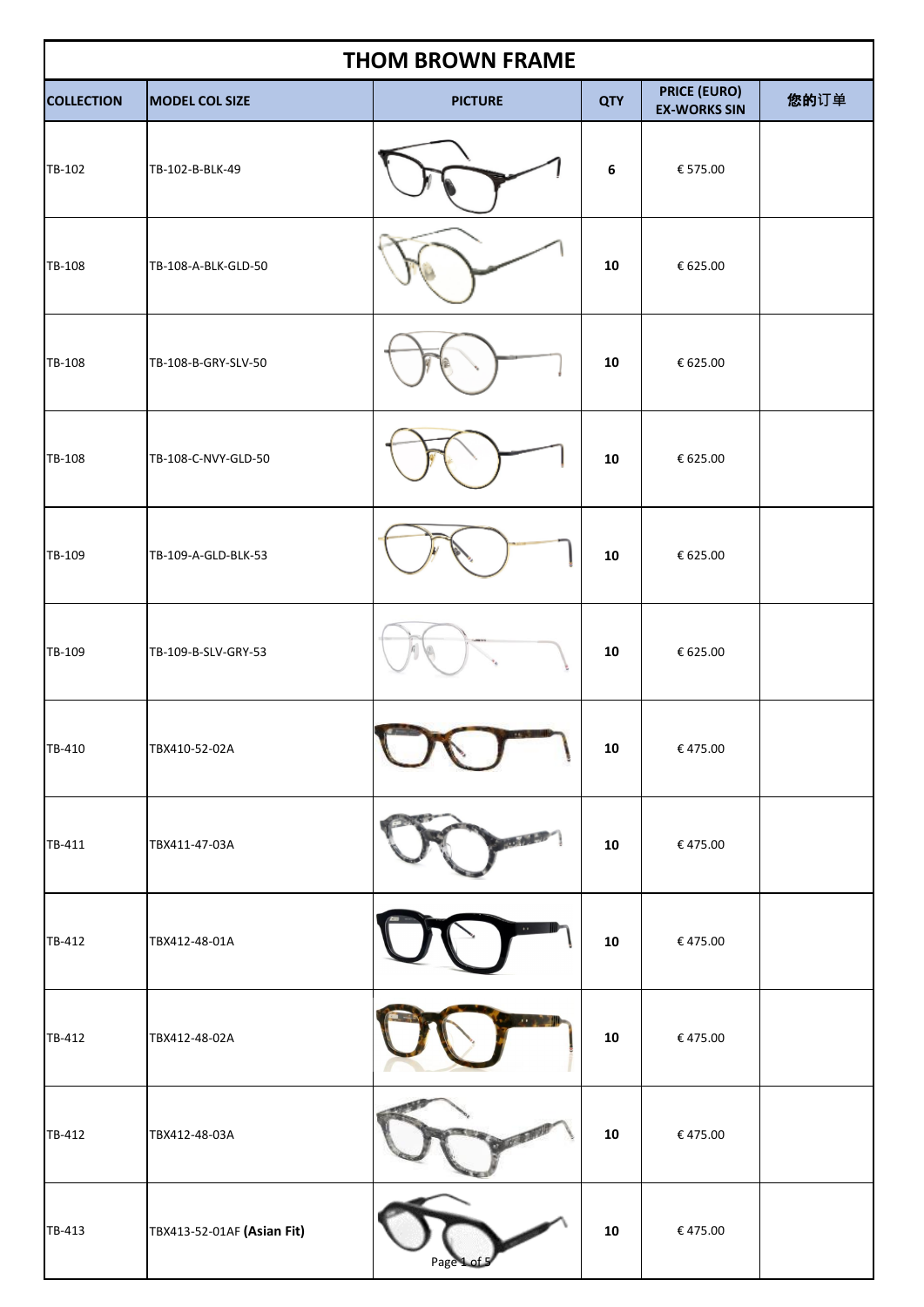| TB-413       | TBX413-52-02AF (Asian Fit) |             | 10         | €475.00                        |  |
|--------------|----------------------------|-------------|------------|--------------------------------|--|
| TB-413       | TBX413-52-03AF (Asian Fit) |             | 10         | €475.00                        |  |
| TB-414       | TBX414-39-01               |             | ${\bf 10}$ | €475.00                        |  |
| TB-414       | TBX414-39-01AF (Asian Fit) |             | 10         | €475.00                        |  |
| TB-414       | TBX414-39-02               |             | 10         | €475.00                        |  |
| TB-414       | TBX414-39-02AF (Asian Fit) |             | 10         | €475.00                        |  |
| TB-414       | TBX414-39-03               |             | 10         | €475.00                        |  |
| TB-414       | TBX414-39-03AF (Asian Fit) |             | 10         | €475.00                        |  |
| TB-415       | TBX415-52-01AF (Asian Fit) |             | 10         | €475.00                        |  |
| TB-415       | TBX415-52-02AF (Asian Fit) |             | 10         | €475.00                        |  |
| TB-415       | TBX415-52-03AF (Asian Fit) |             | ${\bf 10}$ | €475.00                        |  |
| TB-416 (NEW) | TBX416-52-01AF (Asian Fit) |             | 10         | $\boldsymbol{\epsilon}$ 475.00 |  |
| TB-416 (NEW) | TBX416-52-02AF (Asian Fit) | Page 2 of 5 | ${\bf 10}$ | €475.00                        |  |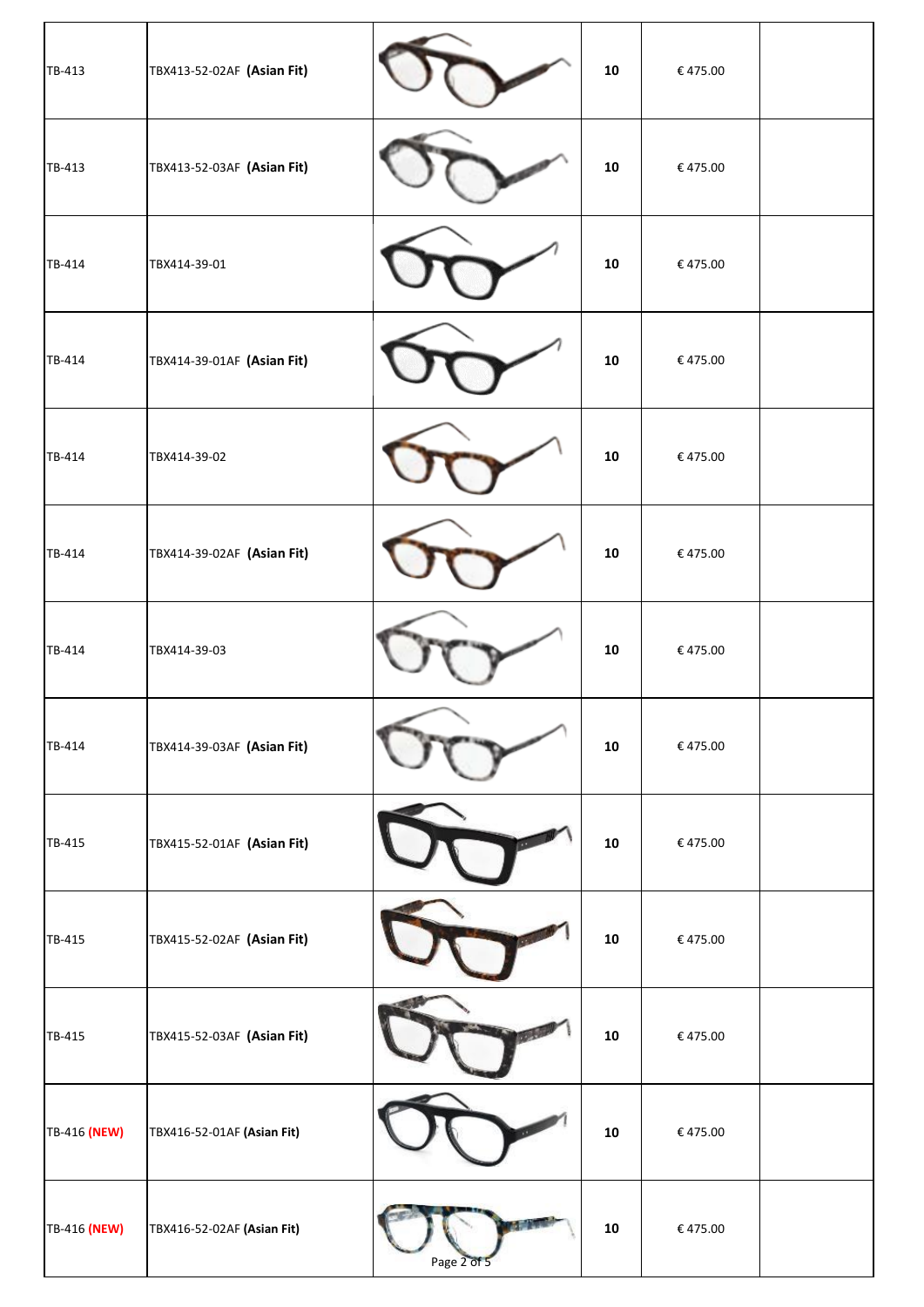| TB-416 (NEW) | TBX416-52-03                       |             | 10           | € 475.00                       |  |
|--------------|------------------------------------|-------------|--------------|--------------------------------|--|
| TB-416 (NEW) | TBX416-52-03AF (Asian Fit)         |             | 10           | €475.00                        |  |
| TB-701       | TBX-701-A-09AF (Asian Fit)         |             | $\mathbf{1}$ | €450.00                        |  |
| TB-701       | TB-701-A-BLK-GLD-49-AF (Asian Fit) |             | 10           | €450.00                        |  |
| TB-701       | TB-701-H-NVY-SLV-49-AF (Asian Fit) |             | $\mathbf{1}$ | €450.00                        |  |
| TB-813 (NEW) | TBX813-49-01                       |             | $\mathbf{1}$ | € 600.00                       |  |
| TB-813 (NEW) | TBX813-49-02                       |             | 10           | € 600.00                       |  |
| TB-815       | TBX815-53-01                       |             | 10           | € 575.00                       |  |
| TB-903       | TB-903-B-NVY-GLD-49                |             | 10           | € 525.00                       |  |
| TB-903       | TB-903-C-SLV-49                    |             | 10           | € 525.00                       |  |
| TB-904       | TB-904-C-CLR-38                    |             | 10           |                                |  |
| TB-905       | TBX-905-49-02                      |             | ${\bf 10}$   | $\epsilon$ 600.00              |  |
| TB-908       | TBX908-46-01                       | Page 3 of 5 | ${\bf 10}$   | $\boldsymbol{\epsilon}$ 600.00 |  |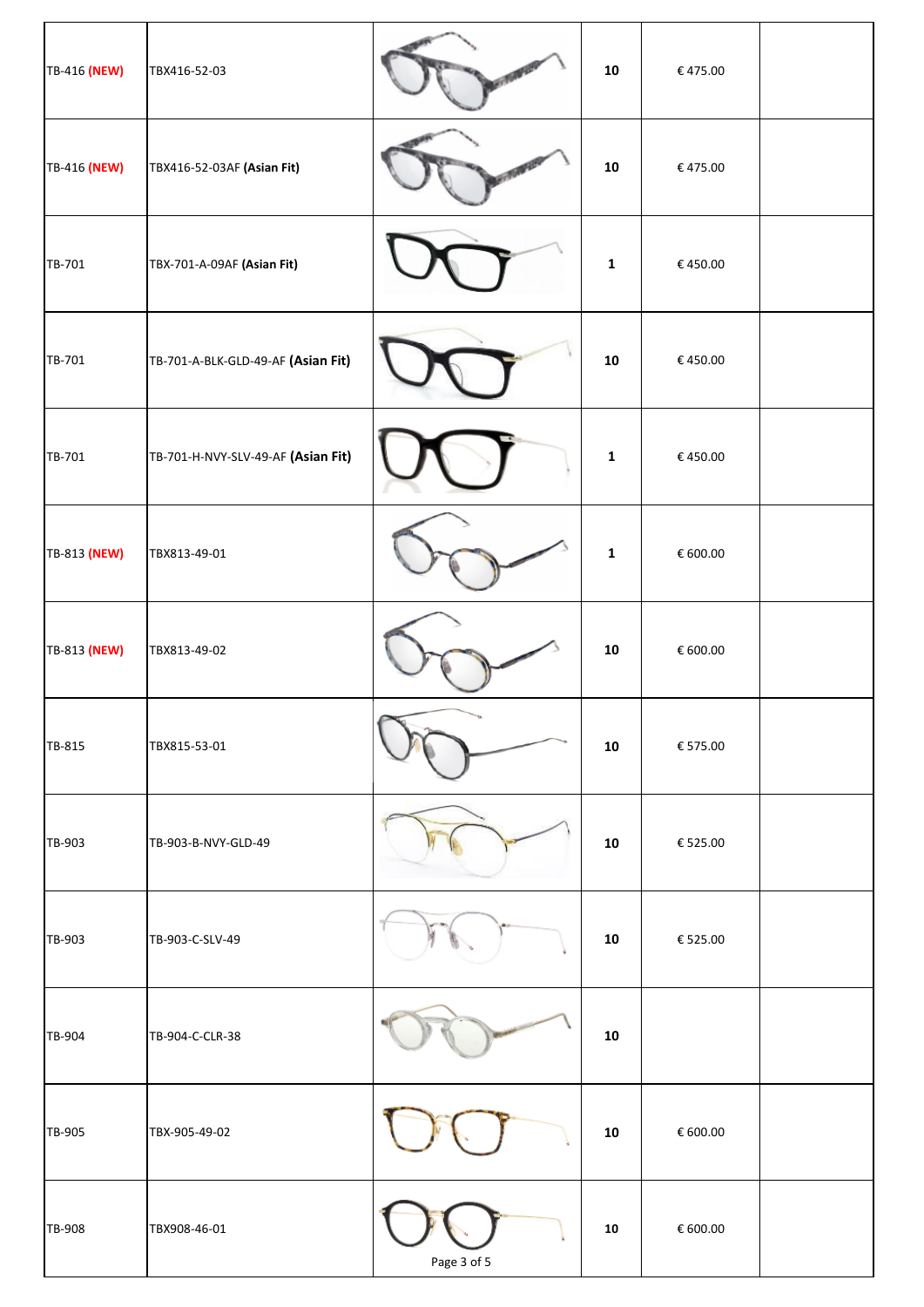| TB-908       | TBX908-49-02 |             | 10         | € 600.00                       |  |
|--------------|--------------|-------------|------------|--------------------------------|--|
| TB-909       | TBX909-44-01 |             | 10         | € 550.00                       |  |
| TB-909       | TBX909-44-02 |             | 10         | € 550.00                       |  |
| TB-909       | TBX909-44-03 |             | 10         | $\boldsymbol{\epsilon}$ 550.00 |  |
| TB-910       | TBX910-41-01 |             | 10         | $\boldsymbol{\epsilon}$ 550.00 |  |
| TB-910       | TBX910-49-01 |             | 10         | € 550.00                       |  |
| TB-910       | TBX910-41-02 |             | 10         | € 550.00                       |  |
| TB-910       | TBX910-49-02 |             | 10         | € 550.00                       |  |
| TB-910       | TBX910-41-03 |             | 10         | € 550.00                       |  |
| TB-910       | TBX910-49-03 |             | 10         | € 550.00                       |  |
| TB-911 (NEW) | TBX911-45-02 |             | 10         | € 600.00                       |  |
| TB-912 (NEW) | TBX912-49-02 |             | 10         | $\boldsymbol{\epsilon}$ 575.00 |  |
| TB-913 (NEW) | TBX913-50-02 | Page 4 of 5 | ${\bf 10}$ | $\boldsymbol{\epsilon}$ 500.00 |  |